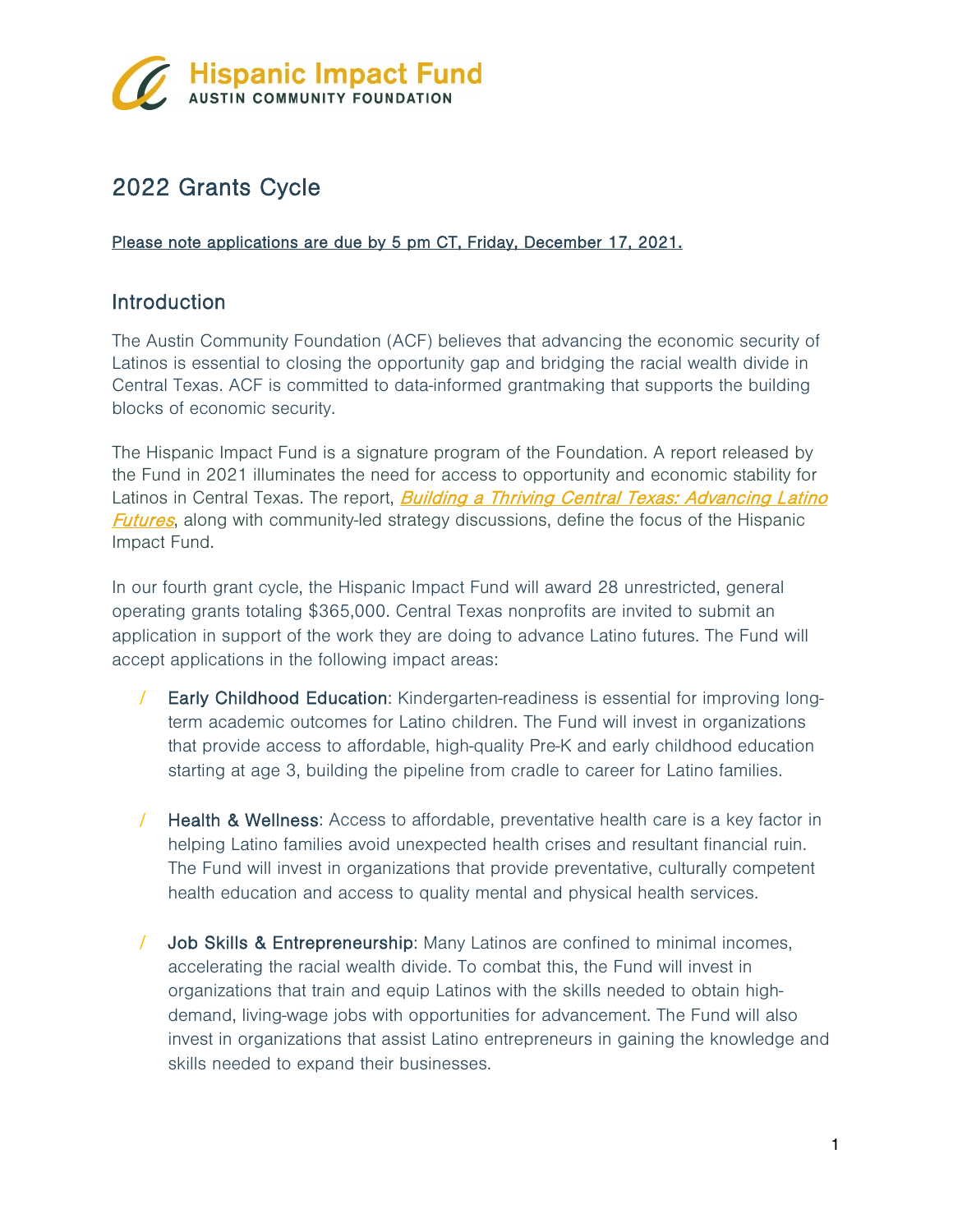

/ Leadership Development (pilot): Latino leadership matters. Although Latinos in Central Texas represent a third of the population, they are not proportionately reflected in key leadership positions across all sectors. The Fund will invest in organizations advancing Latino leadership and creating pipelines of youth, emerging, and established Latino talent, which are critical to building a thriving Central Texas.

The Hispanic Impact Fund awards two levels of grants – EMERGING and ESTABLISHED – in each of its original three impact areas (early childhood education, health & wellness, and job skills & entrepreneurship).

- Emerging Level: For nonprofits whose annual budget is ≤\$500,000.
- Established Level: For nonprofits whose annual budget is greater than \$500,000.

Note: Applicants may only choose one grant level and one impact area for consideration in the review process. Applicants to the Leadership Development pilot will not select a grant level as part of their application.

We encourage all applicants to [review the scoring rubric](https://www.austincf.org/wp-content/uploads/2021/11/HIF-Grant-Application-Rubric-2022.pdf) to understand the criteria for proposals.

| Monday, November 29, 2021,<br>by Noon CT            | HIF application opens                                                                                                                                                                                                                                                                                                                                                                     |
|-----------------------------------------------------|-------------------------------------------------------------------------------------------------------------------------------------------------------------------------------------------------------------------------------------------------------------------------------------------------------------------------------------------------------------------------------------------|
| Thursday, December 2, 2021,<br>12:30-1:30 pm CT     | Application release webinar via Zoom<br>Register here: https://bit.ly/HIFCoffeeChat2022                                                                                                                                                                                                                                                                                                   |
| Friday, December 17, 2021,<br>5 pm CT               | Application closes                                                                                                                                                                                                                                                                                                                                                                        |
| Monday, February 7 -<br>Thursday, February 17, 2022 | Zoom learning sessions<br>28 semifinalists will be invited to participate in<br>45-minute virtual learning sessions to further<br>discuss their organization's proposal.<br>After reviewing the applications and Zoom<br>Learning Sessions, the Grants Committee will<br>make one of two decisions for each semifinalist:<br>award semifinalist funding or advance to investor<br>voting. |

## Process & Timeline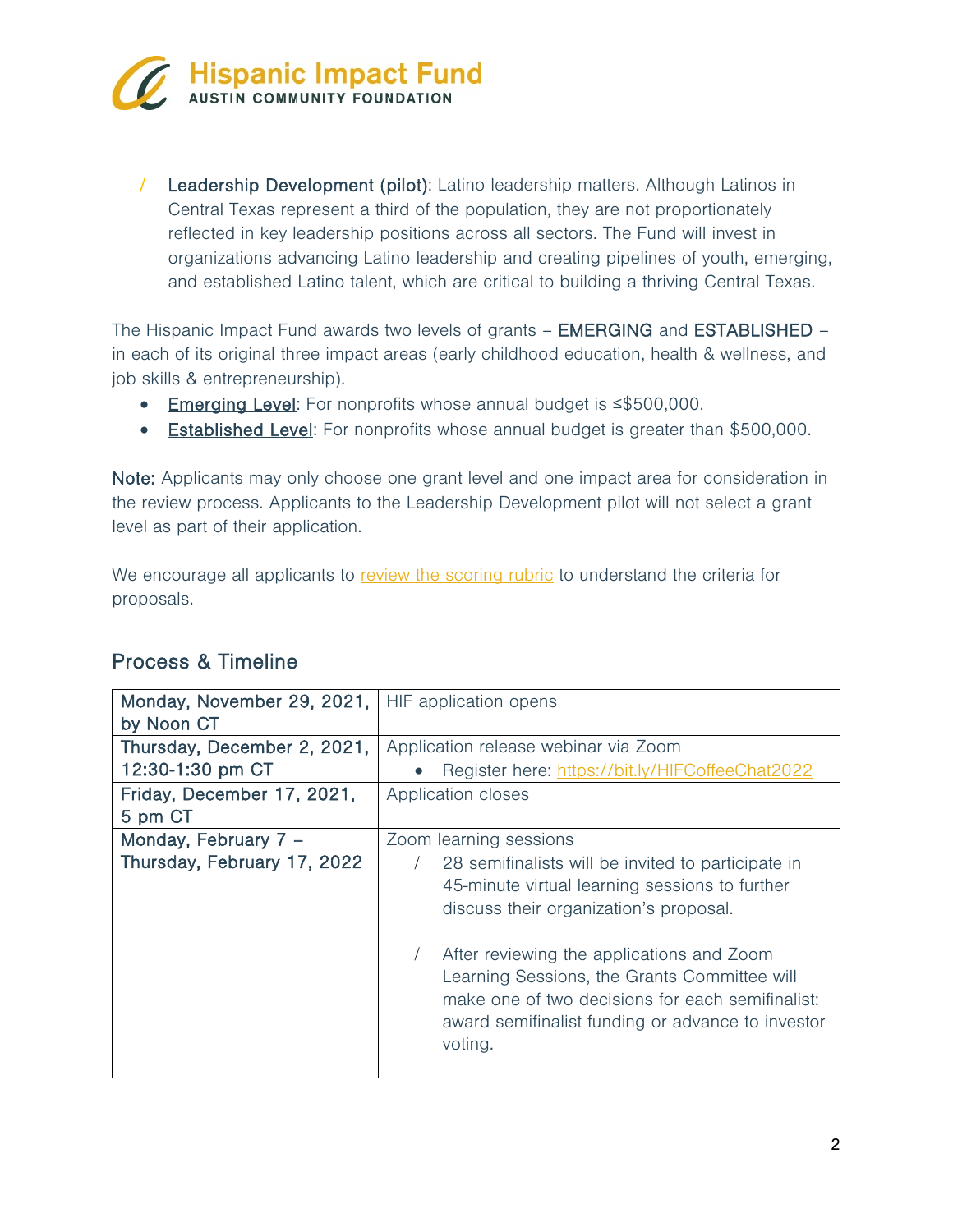

| Monday, March 7 - Monday,<br>March 14, 2022 | All 28 organizations that receive an invitation to<br>participate in a Zoom Learning Session will be<br>awarded a grant by the Fund in 2022.<br>Hispanic Impact Fund investor voting |
|---------------------------------------------|--------------------------------------------------------------------------------------------------------------------------------------------------------------------------------------|
| Thursday, March 17, 2022                    | Awards announced                                                                                                                                                                     |
| Spring 2023                                 | Final reports due electronically                                                                                                                                                     |

Organizations that are recommended for semifinalist funding by the Grants Committee in one of the three original impact areas (Early Childhood Education, Health & Wellness, and Job Skills & Entrepreneurship), regardless of grant level, will be awarded \$5,000.

The remaining grant finalists, by grant level and impact area, will participate in investor voting, where the entire membership of the Hispanic Impact Fund will decide the remaining grant amounts. Investor voting will take place Monday, March 7, through Monday, March 14, 2022. Grantees will be publicly announced on Thursday, March 17, 2022.

All organizations recommended for funding by the Grants Committee in the new Leadership Development pilot will be awarded \$10,000 or \$15,000.

## Awards by Impact Area

### Early Childhood Education

- / Established: One \$40,000 multi-year finalist grant over two years (\$20,000 in 2022 and \$20,000 in 2023), one \$15,000 finalist grant, and two \$5,000 semifinalist grants
- / Emerging: One \$20,000 multi-year finalist grant over two years (\$10,000 in 2022 and \$10,000 in 2023), one \$10,000 finalist grant, and two \$5,000 semifinalist grants

#### Health & Wellness

- / Established: One \$40,000 multi-year finalist grant over two years (\$20,000 in 2022 and \$20,000 in 2023), one \$15,000 finalist grant, and two \$5,000 semifinalist grants
- / Emerging: One \$20,000 multi-year finalist grant over two years (\$10,000 in 2022 and \$10,000 in 2023), one \$10,000 finalist grant, and two \$5,000 semifinalist grants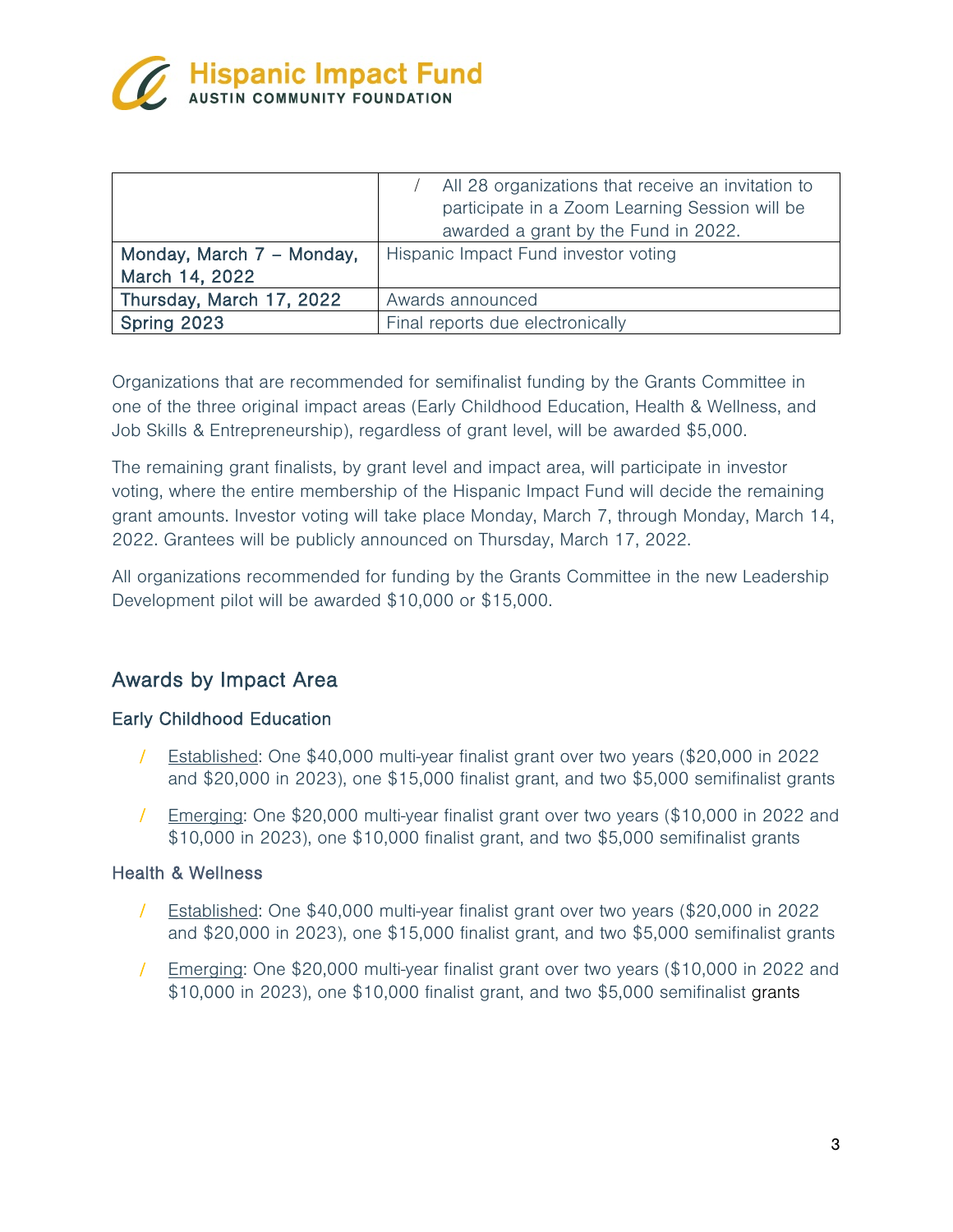

### Job Skills & Entrepreneurship

- / Established: One \$40,000 multi-year finalist grant over two years (\$20,000 in 2022 and \$20,000 in 2023), one \$15,000 finalist grant, and two \$5,000 semifinalist grants
- / Emerging: One \$20,000 multi-year finalist grant over two years (\$10,000 in 2022 and \$10,000 in 2023), one \$10,000 finalist grant, and two \$5,000 semifinalist grants

#### Leadership Development (pilot)

- / Two \$15,000 grants
- / Two \$10,000 grants

### Who is Eligible?

The Hispanic Impact Fund geographically limits its grants to nonprofit agencies working within the Greater Austin Area, defined to include the following counties: Travis, Burnet, Bastrop, Caldwell, Hays, and Williamson.

Agencies submitting an application must be tax-exempt under Sections 501(c)3 or 170(b)(1)(a)(vi) of the Internal Revenue Code and/or be a unit of government.

Agencies can only submit an application after operating in good standing for 24 months. Good operational standing means the agency is current with all state and federal filings.

In general, the Fund does not award grants for:

- / Endowment funds
- / Fundraising activities or events
- / Individuals
- / Political lobbying or legislative activities
- / Religious organizations for religious purposes
- / Scholarships
- / Umbrella funding organizations that intend to distribute funds at their own discretion

### Reporting

Organizations that receive a grant will complete a brief final report at the end of their grant period. The report will ask grantees to detail the use of their grant funds with a narrative account of how the funds impacted the lives of Latino families and individuals served by the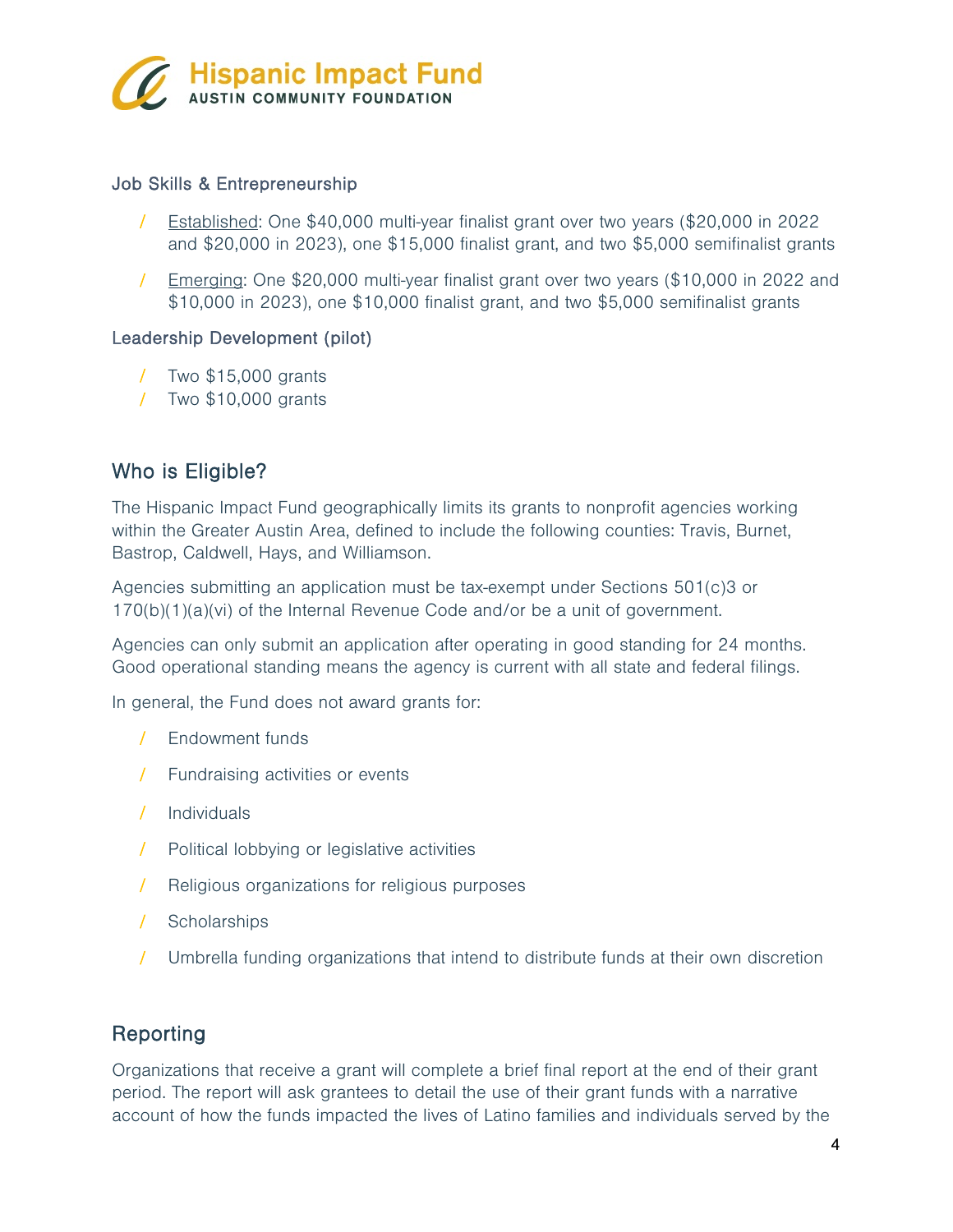

organization. You are encouraged to collect stories, quotes, and photographs to help communicate the impact of your grant as you complete your final report.

## Application - Contact Information

#### Organization Executive

- 1. First Name, Last Name
- 2. Title
- 3. Phone
- 4. Email

### Additional Organizational Contact (optional)

- 1. First Name, Last Name
- 2. Title
- 3. Phone
- 4. Email

Organization Information

- 1. Organization Name
- 2. Mailing Address
- 3. City, State, Zip
- 4. Phone
- 5. Website
- 6. Tax ID

## Application - Background & Eligibility

Organizational Background

- 1. Incorporation Date
- 2. Mission (Limit to 50 words)
- 3. Organization History & Services (Limit to 300 words)
- 4. Annual Budget

#### Eligibility Verification

- 1. Based on the eligibility criteria outlined above, does your organization fit the Hispanic Impact Fund's eligibility requirements?
	- o Yes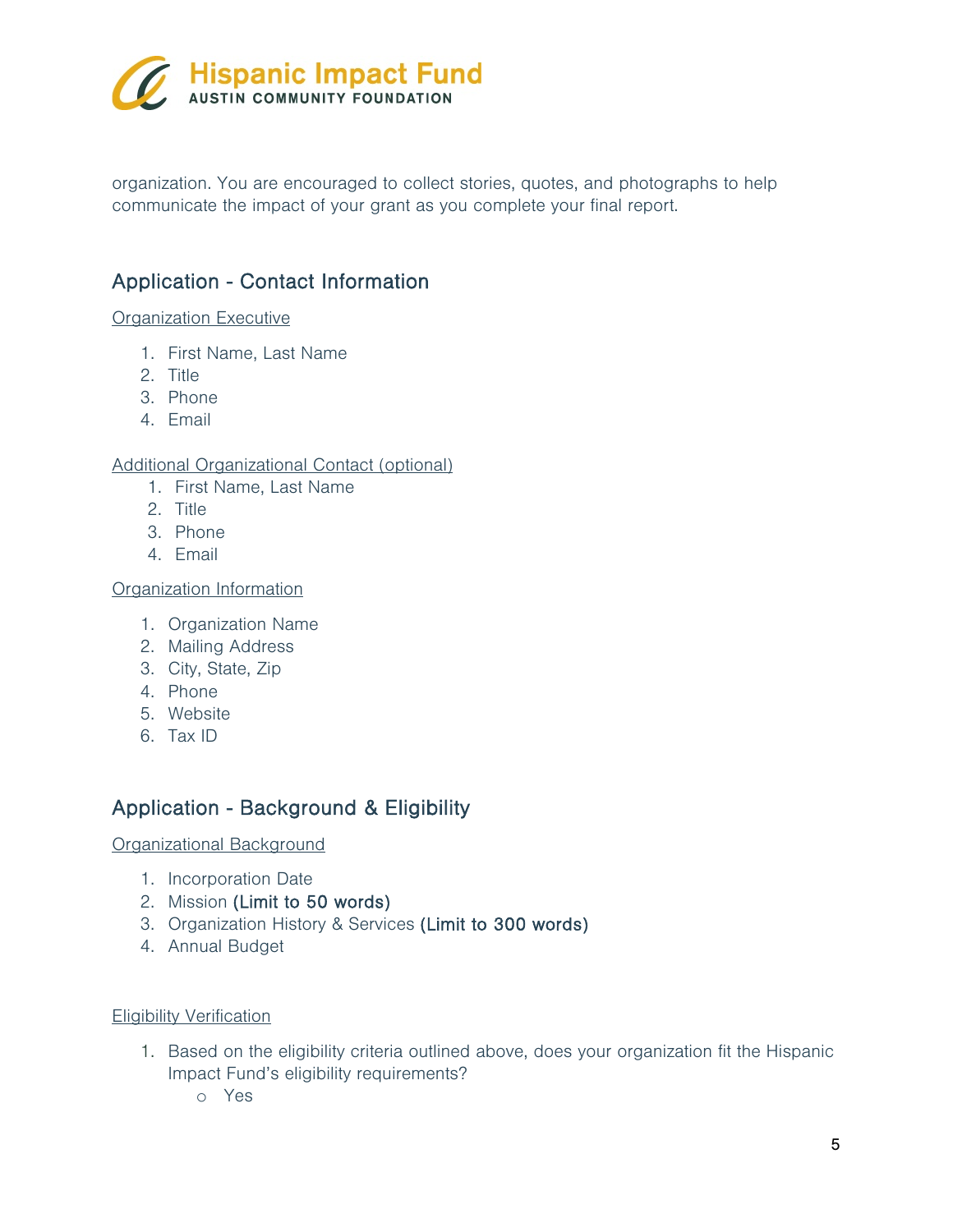

o No

o Unsure

### Application - Diversity & Representation Data

- 1. Is your organization led by an individual who identifies as Hispanic or Latino? (Executive Director or CEO)
	- o Yes
	- o No
- 2. Percentage of executive staff who identify as Hispanic or Latino?
- 3. Percentage of staff who identify as Hispanic or Latino
- 4. Percentage of board members who identify as Hispanic or Latino?
- 5. Percentage of clients who identify as Hispanic or Latino?

### Application - Request Information

The four impact areas explored in the 2021 Hispanic Impact Fund Report, *Building a* [Thriving Central Texas: Advancing Latino Futures,](https://www.austincf.org/wp-content/uploads/2021/10/HIF-Report-2021.pdf) will inform the review of all applications. Please use the drop-down menu to indicate the impact area your organization most directly addresses.

- 1. Hispanic Impact Area (drop-down: pick 1 out of the following)
	- o Early Childhood Education
	- o Health & Wellness
	- o Job Skills & Entrepreneurship
	- o Leadership Development

We offer two grant levels in our three original impact areas—one for established nonprofits and one for emerging nonprofits. Please read the description of these two grant levels in the introduction before making your selection. *(Not applicable For Leadership Development applicants)*

- 2. Grant Level (drop-down: pick 1 out of the following)
	- o Established
	- o Emerging
- 3. Requested amount (state the specific amount requested from the Hispanic Impact Fund)
- 4. Funding start date (specify the date when funding from the Foundation would be needed)
- 5. Funding end date (specify a date for the anticipated use of all requested funds)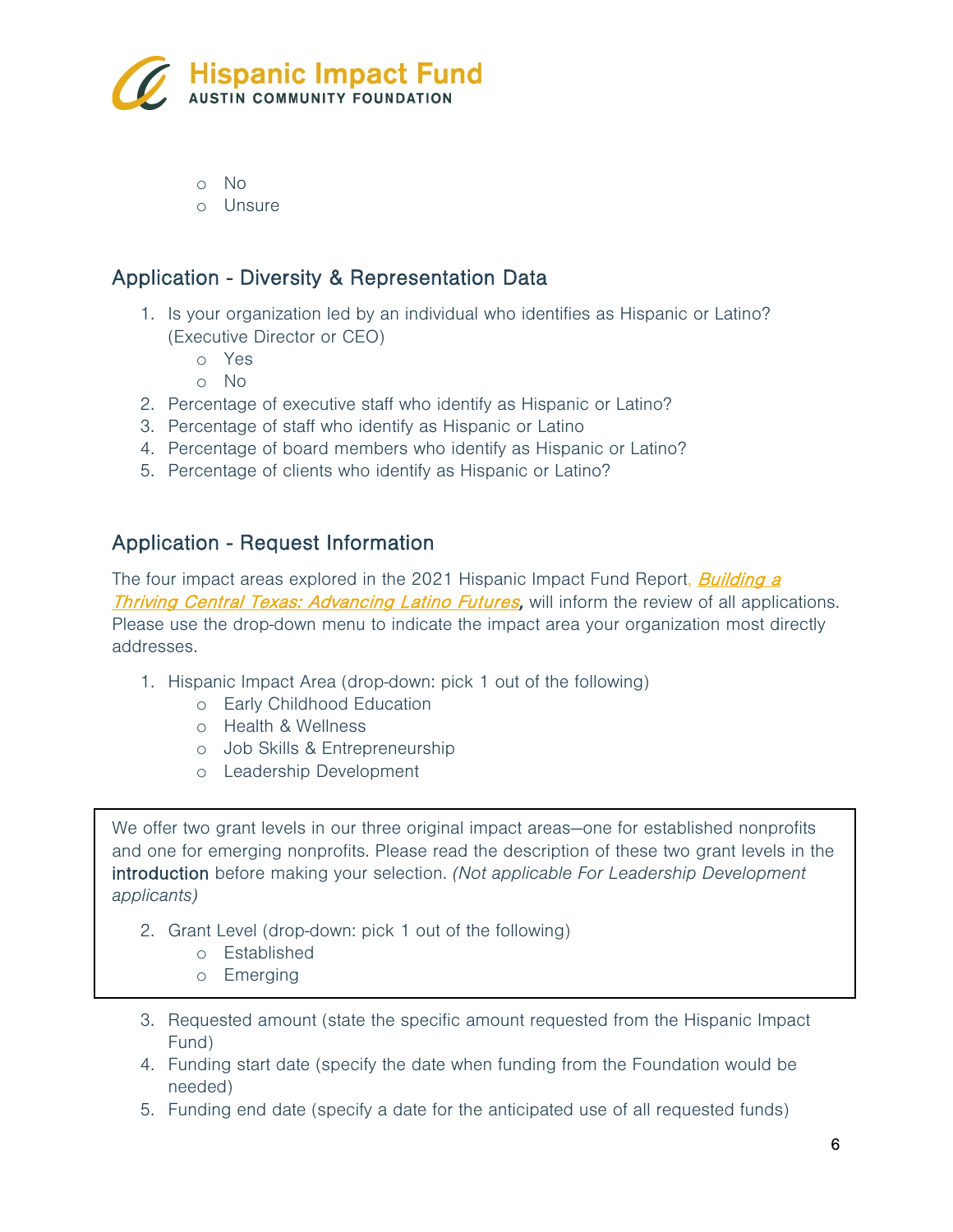

6. How many unique individuals does your organization plan to serve during the funding period?

### Application - Grant Narrative

- 1. Impact Areas: Discuss how your organization aligns with the impact area for which you are applying: Early Childhood Education, Health & Wellness, Job Skills & Entrepreneurship, or Leadership Development. (Limit to 250 words)
- 2. Statement of Need: Describe the target population you are serving and the needs you are addressing in the community. (Limit to 250 words)
- 3. Goals & Outcomes: Describe how the requested funds will further your work related to your selected impact area. Detail projected goals and outcomes for your organization in 2022. (Limit to 300 words).
- 4. Evaluation Criteria: What objective criteria for your stated goals & outcomes will indicate the success of your organization in 2022? How will you know if the criteria are met? (Limit to 250 words)
- 5. Key Community Partners: List and describe the organizational and community partnerships leveraged to support your mission in the community. (Limit to 250 words)

## Application - Assurances Checklist

I certify that the organization submitting this proposal meets the following criteria or can provide a reasonable alternative method to meet standards.

- 1. The size of the board is sufficient to carry out current and long-range plans.
	- o Yes
	- o No
- 2. The board meets regularly, has an active committee structure, terms, and recruits new members periodically.
	- o Yes
	- o No
- 3. The board participates in fundraising or revenue-generating activities on behalf of the organization.
	- o Yes
	- o No
- 4. The board has a strategic plan, monitors performance and programs, and updates the plan as necessary.